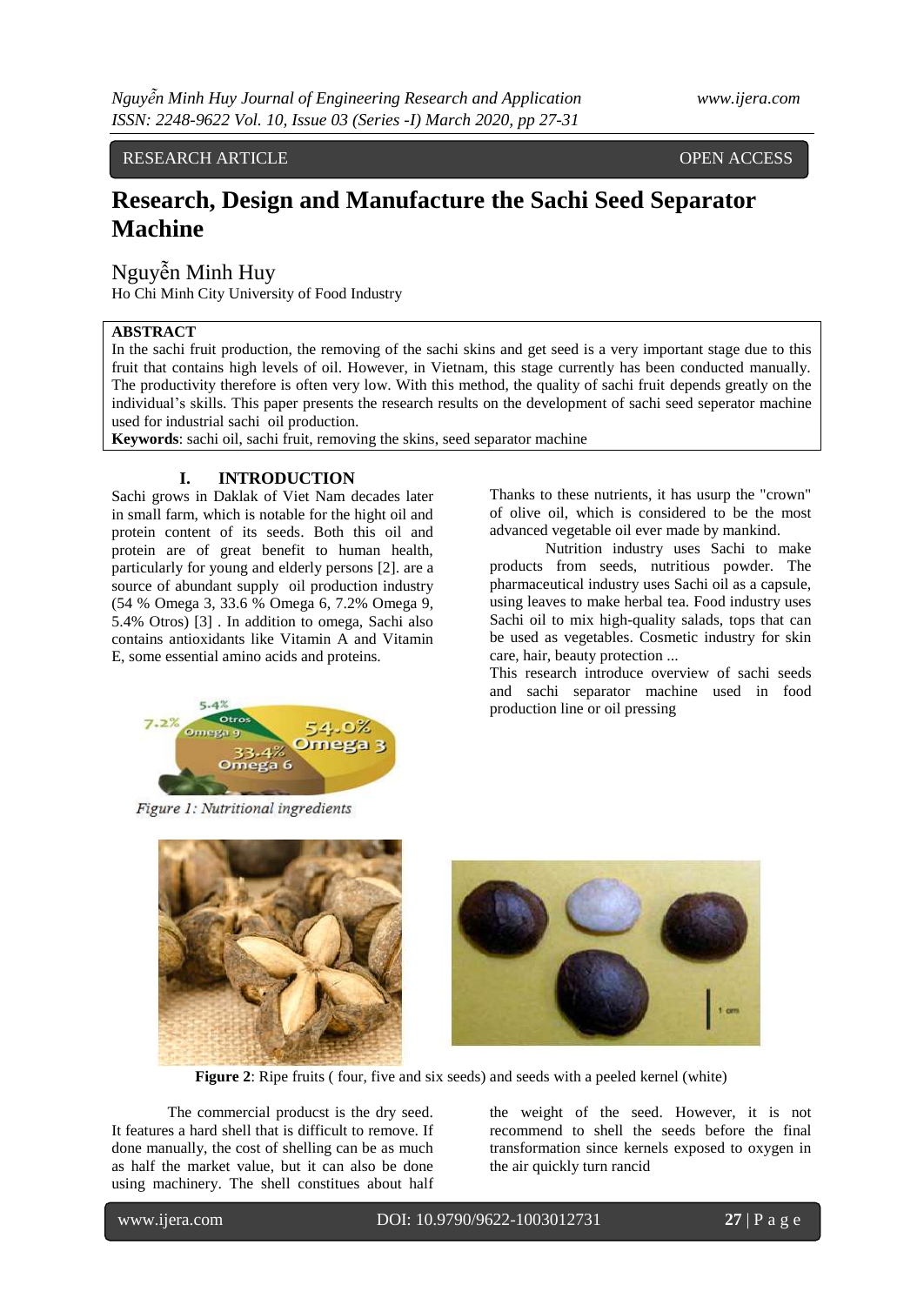### **II. OPERATION OF THE EQUITMENT**

It is a difficult to remove sachi seeds and kernels for many reasons:

- Sachi are different in sizes.
- Beads and martial sachi must be separated by great force





Sachi flesh and peels are stuck to each other.

In order to separate sachi peels and seeds, Paredes, Moore [2, 3] has proposed the following procedures:



Figure 4: Design model



**Figure 5**: Assembly drawing model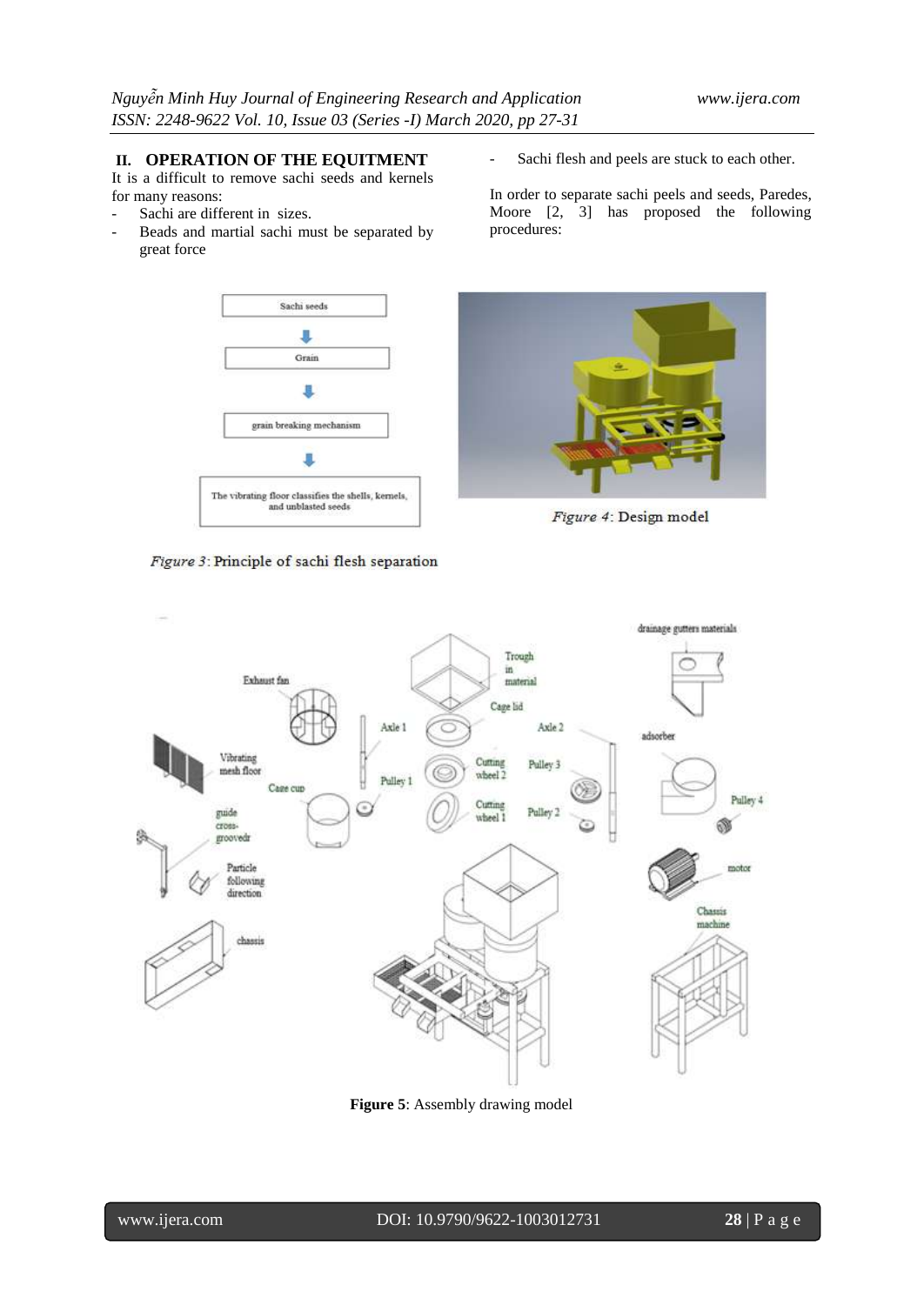## **III. THE MAIN COMPONENTS OF THE MACHINE**

### **3.1 Graint material direction:**

For continuous operation of Sachi separator machine, make sure to provide enough materials for the machine. Therefore, the feeding hopper must have a volume so that about 5 minutes we feed once with a capacity of 200kg/h

So the largest volume of feed hopper is:  $M = \frac{16,6 \text{ (kg)}}{150} = 16,6 \text{ (kg)}$ 

The volume of the feeding hopper is calculated:  $V_{tt} = \frac{1}{\sqrt{2}} = \frac{20.024}{65.0} = 0.024$  (m<sup>3</sup>)

$$
\rho = 650
$$
 650  
 
$$
\rho = \text{Specific gravity of Sachi seeds: } 650 \text{ (kg/m3)}
$$

With the materual storage coefficient of the funnel is  $\varphi = 0.4$ , the required volume of funnel is:

$$
V_{\rm ct} = \frac{V_{\rm tr}}{\varphi} = 0.0128 \, \text{ (m}^3)
$$

The inclination of the funnel wall with the horizontal plane forming the angle β. In order for the material to flow on its own, the large angle must be greater than the friction angle between the Sachi particles and the funnel wall, i.e.:

tg β > 1 => β >  $45^0$ 

Based on the structure of the hopper, the machine has the following shape and size:

$$
a = 290
$$
 mm,  $b = 120$  mm ;  $h = 100$  mm



**Figure 6.1**. Diagram for calculating feed hopper

Actual volume of funnel:  
\n
$$
= 60
$$
\n
$$
= 60
$$
\n
$$
= 60
$$
\n
$$
= 60
$$
\n
$$
= 60
$$
\n
$$
= 60
$$
\n
$$
= 60
$$
\n
$$
= 60
$$
\n
$$
= 60
$$
\n
$$
= 30
$$
\n
$$
= 30
$$
\n
$$
= 30
$$

Thus the actual volume of the feed hopper meets the calculated volume we have, that is  $V > V_{ct}$ . (Funnels are made from steel plates)

### **3.2 Calculation of vibrating sieve**

The part that shocks is the cam and transmission rod. The force exerted from the engine is transmitted through the cam, rod and vibration. Results of vibration screening are shown in the figure.

1.sieve shake 2.spring 3. Rotating cam 4. transmission rod



**Figure 6.2**: Vibrating sieve mechanism

According to the actual machine and the capacity of the machine we choose the sieve with the following parameters:

Screen type: Sieve round hole - size (mm) : 1000x400

- Large hole floor diameter (mm): Φ 18

- Oscillation frequency (shake): 300

- Amplitude fluctuations (mm):25

Calculate sieve mesh size

Select sieve with round holes for sieve and Sachi shell. Because Sachi seeds size from 13 - 16 m The size of particles allowed to pass through the vibrating screen is: $d = 16$  mm. So:

Hole area:  $f0 = \pi r^2 = \pi 8^2 = 200.1$  mm<sup>2</sup> The yield of a sieve is calculated by the formula:  $Q = B.h.v_{tb}.\rho.\mu.3600$  (kg/h)

$$
infer:B = \frac{Q}{h.v_{tb}.\rho.\mu.3600}
$$

 $B$  – screen width  $(m)$ .

 $\rho$  – Density of sieve material  $\rho$  = 550 (kg/m<sup>3</sup>).

 $\mu$  – the coefficient of grain drop on sieve.

h – Particle height on screen (m).

 $v_{tb}$  – Average velocity of particles on the sieve.

$$
V_{\text{tb}} = 2e. \text{ tga.} \cdot \frac{n}{60} = \frac{n.e. tg\alpha}{30} = \frac{1450.0,01.tg30}{30}
$$
  
= 0.27 (m/s)

notor shaft.

$$
n=30\cdot\sqrt{\frac{c}{e}}
$$

inside:

 $k$  – efficiency factor, usually  $k = 1.5 - 2.5$ ; choose k  $= 2$ 

 $e$  – amplitude of sieve oscillation, choose  $e = 25$  $mm = 0.025 m$ 

$$
n = 30 \cdot \sqrt{\frac{2}{e}} = 268 \text{ (vg/minutes)}
$$

choose:  $n = 350$  (vg / minutes)

replace the values  $(2 - 7)$  and get:  $B = 380$  mm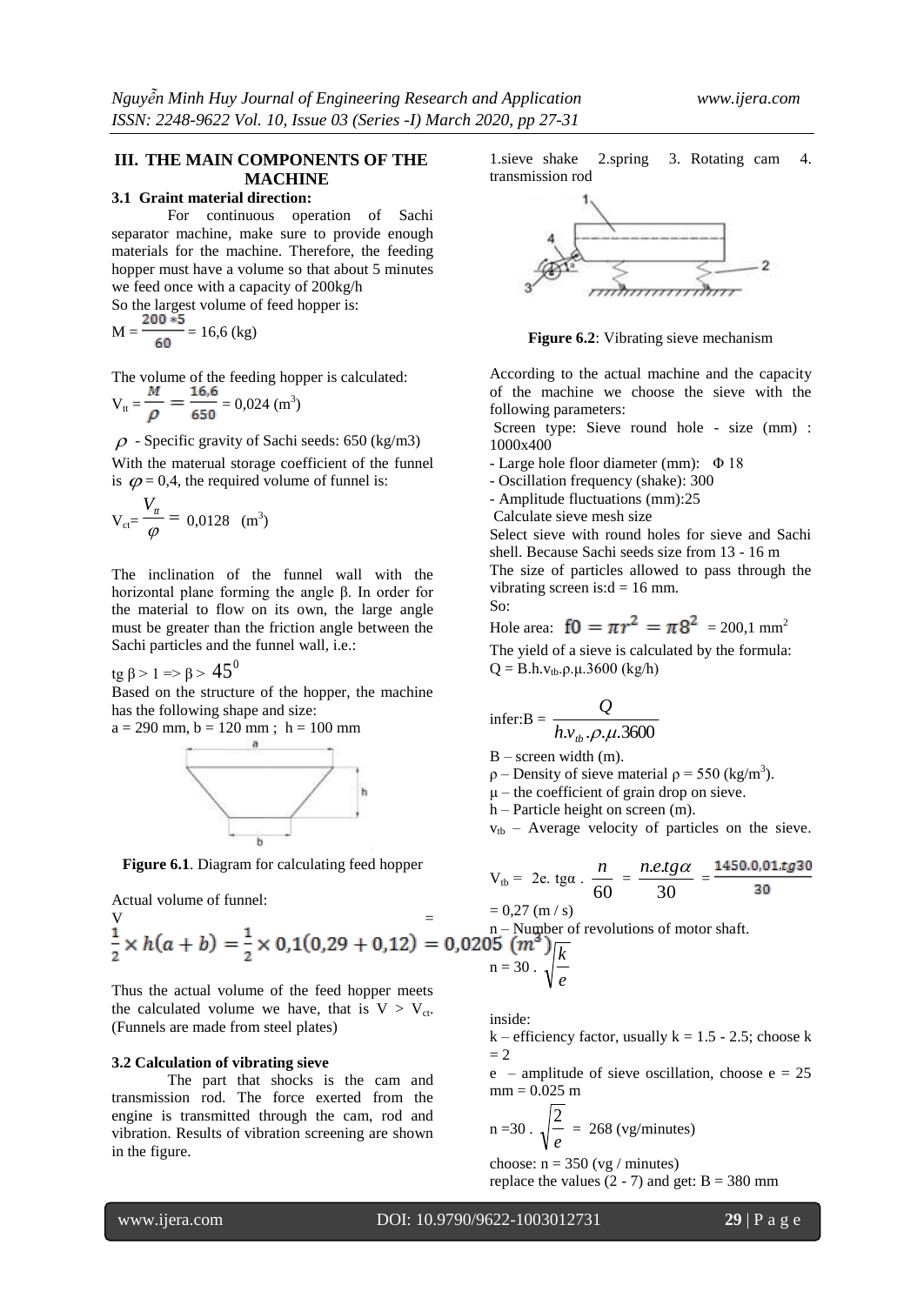According to our experience, the width of vibrating screen is 0.4m

3.3 Calculate weight and material on sieve

Top frame weight:

 $-$  U 100:19.5 m x 11 kg/m = 214,5 kg.

 $-V$  50:16 m x 3.2 kg/m = 51.2 kg. - Steel plate 3mm:  $0.44 \text{ m}^2 \times 23.5 \text{ kg/m}^2 = 10,34$ kg.

- Weight of material on sieve: 21,8 kg.

When working, the vibrating frequency of the sieve must coincide with the frequency of the excitation force. Mean:  $\tau = \tau_1$ 

or:

$$
2\pi\sqrt{\frac{G_0}{g.k}}=\frac{60}{n}
$$

So the hardness of the spring is: $k = \frac{3}{900 \text{ m/s}}$ *Gs n* 900.  $\left\lfloor n^2\right\rfloor$ ,

(N/m);

The value of the stimulating centrifugal force of the vibrating device on a spring is:

$$
P_0 = \frac{P_Q}{z} = \frac{G_Q.R.n^2}{900.z} = \frac{246.0,02.1430}{900.4} =
$$

2795 (N)

The strain caused by centrifugal force on spring system is: $e = P_0/k$ or:

$$
k = \frac{P_0}{e} = \frac{G_Q.R.n^2}{900.z.e} = \frac{2795}{0,001} = 2795000 (N/m)
$$

so:

 $G_s.e = G_Q.R$ 

The above expression indicates the relationship between the quantities Gs, GQ, e, R. From this relationship we will determine the quantities when designing. For example, given e, R and knowing the weight of sieve Gs, we will

calculate: 
$$
G_Q = G_s
$$
.  $\frac{e}{R}$ , (N);  
\n $G_Q = 4915$ .  $\frac{0,001}{0,02} = 246$  N = 24.6 kg.

The relationship in the above expression is only true when the spring is in elastic mode, ie separate from the resonant mode. The resonant oscillation frequency of the sieve system is: $\omega_{ch}$  =

$$
\sqrt{\frac{g}{e}} \cdot (1/\mathrm{s}).
$$

For vibrating screen, the working speed is usually higher than the resonant speed, normally choose  $ω$ lv =  $2ω$ ch.

#### **IV. CONCLUSION**

This research presents the design and manufacture of sachi separator machine which is tested to meet the technical requirements (Figure 9). In fact, it is possible for us to develop sachi oil chain with the contribution of automatic sachi separator machine to ensure food hygiene and safety, reduce labor costs and allows automated production lines.



Figure 7: Seeds before separation



Figure 8: Seeds after separation